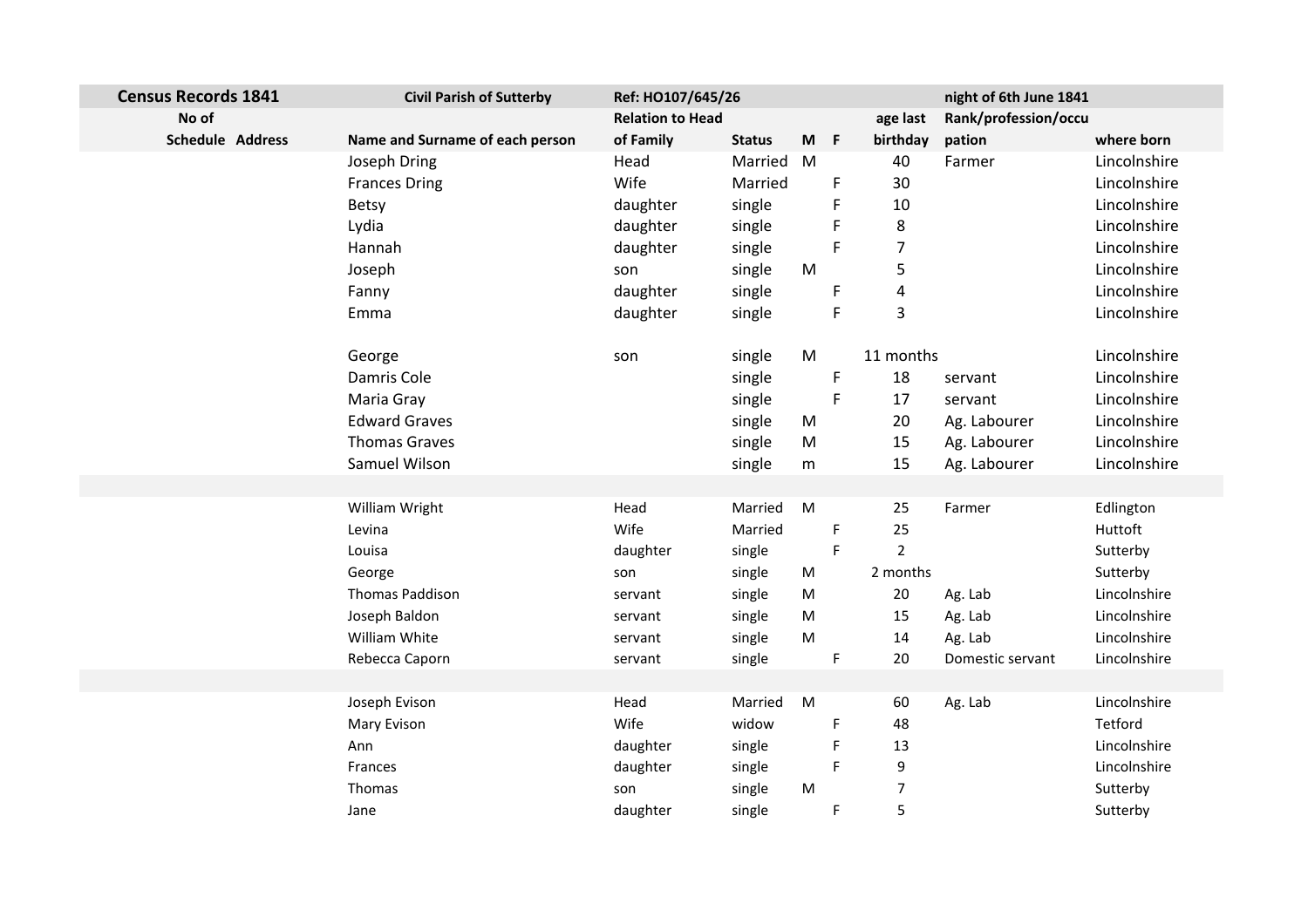| Census Records 1841 Cont'd | <b>Civil Parish of Sutterby</b> | Ref: HO107/645/26       |               |     |    |          | night of 6th June 1841 |              |
|----------------------------|---------------------------------|-------------------------|---------------|-----|----|----------|------------------------|--------------|
| No of                      |                                 | <b>Relation to Head</b> |               |     |    | age last | Rank/profession/occu   |              |
| <b>Schedule Address</b>    | Name and Surname of each person | of Family               | <b>Status</b> | M F |    | birthday | pation                 | where born   |
|                            | Joseph Bullivant                | Head                    | married       | M   |    | 25       | Ag. Lab                | Lincolnshire |
|                            | Elizabeth                       | Wife                    | married       |     | F. | 35       |                        | Lincolnshire |
|                            | Mary                            | daughter                | single        |     | F  | 7        |                        | Lincolnshire |
|                            | Susan                           | daughter                | single        |     | F  | 5        |                        | Lincolnshire |
|                            | Peter                           | son                     | single        | M   |    | 2        |                        | Lincolnshire |
|                            |                                 |                         |               |     |    |          |                        |              |
|                            | John Donington                  | Head                    | Married       | M   |    | 30       | Farmer                 | Lincolnshire |
|                            | Ann                             | Wife                    | Married       |     | F  | 30       |                        | Lincolnshire |
|                            | Ann                             | daughter                | single        |     | F  | 4        |                        | Lincolnshire |
|                            | Rebecca                         | daughter                | single        |     | F  | 3        |                        | Lincolnshire |
|                            | Mary                            | daughter                | single        |     | F  |          |                        | Lincolnshire |
|                            | <b>Mary Marriott</b>            | servant                 | single        |     | F. | 13       | Family servant         | Lincolnshire |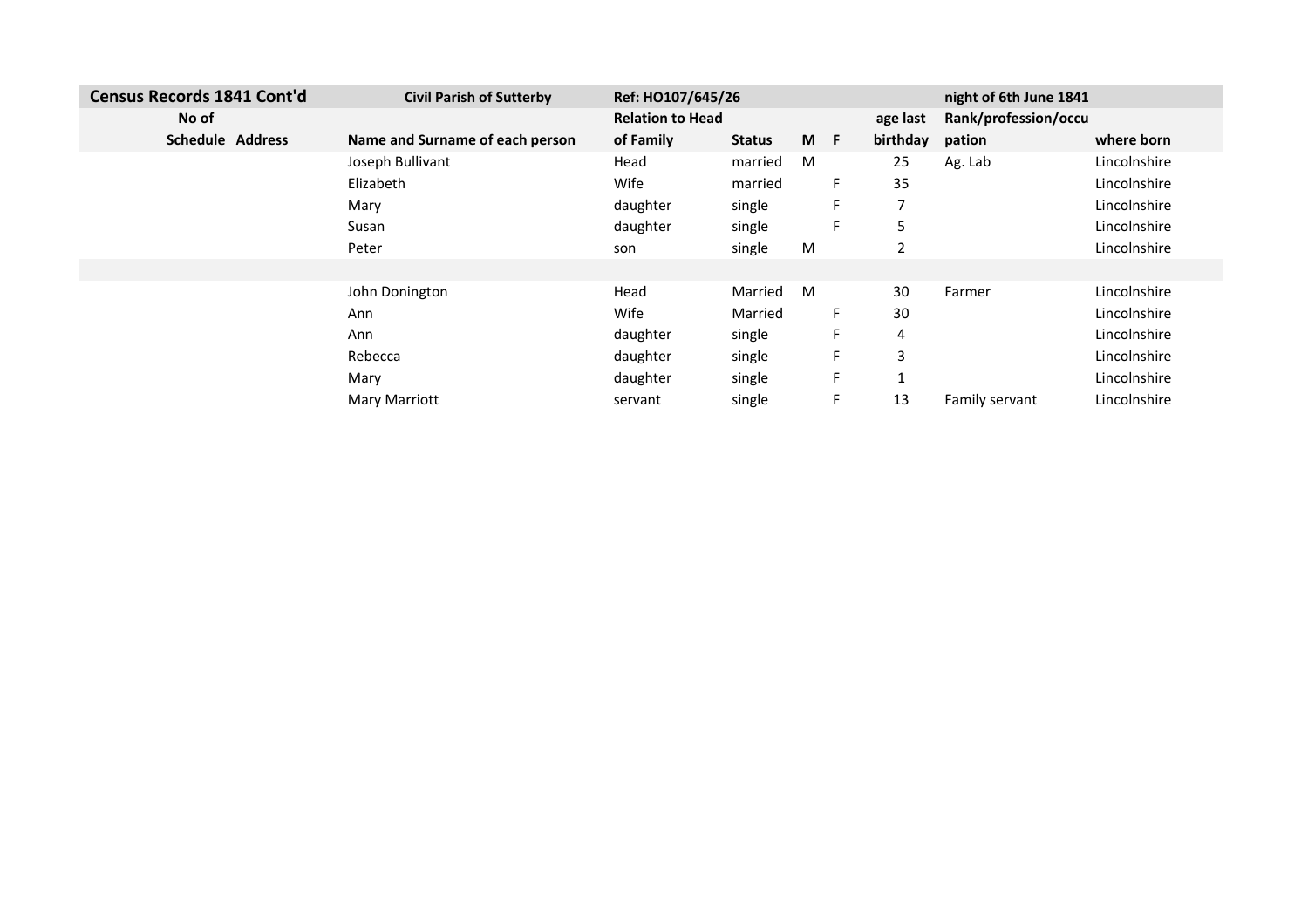| <b>Census Records 1851</b> | <b>Civil Parish of Sutterby</b>   | Ref: HO107/2110         |               |       |    |                | Night of 30th March 1851 |                  |
|----------------------------|-----------------------------------|-------------------------|---------------|-------|----|----------------|--------------------------|------------------|
| No of                      |                                   | <b>Relation to Head</b> |               |       |    | age last       | Rank/profession/occu     |                  |
| <b>Schedule Address</b>    | Name and Surname of each person   | of Family               | <b>Status</b> | $M$ F |    | birthday       | pation                   | where born       |
|                            |                                   |                         |               |       |    |                | Farmer of 240 acres      |                  |
| $\mathbf{1}$               | William Wright                    | Head                    | Married       | M     |    | 36             | with labourers           | Edlington        |
|                            | Levina                            | Wife                    | Married       |       | F  | 36             |                          | Huttoft          |
|                            | Louisa                            | daughter                | single        |       | F  | 12             | scholar                  | Sutterby         |
|                            | George                            | son                     | single        | M     |    | 10             | scholar                  | Sutterby         |
|                            | William                           | son                     | single        | M     |    | 8              | scholar                  | Sutterby         |
|                            | Dorothy                           | daughter                | single        |       | F  | 6              |                          | Sutterby         |
|                            | John H.                           | son                     | single        | M     |    | 4              |                          | Sutterby         |
|                            | Elizabeth                         | daughter                | single        |       | F  | $\overline{2}$ |                          | Sutterby         |
|                            | Mary Ann                          | daughter                | single        |       | F. | 6 months       |                          | Sutterby         |
|                            | Charles Bill                      | servant                 | single        | M     |    | 25             | Ag. Lab                  | Wainfleet        |
|                            | <b>Thomas Bill</b>                | servant                 | single        | M     |    | 18             | Ag. Lab                  | Harrington       |
|                            | <b>William Peacock</b>            | servant                 | single        | M     |    | 18             | Ag. Lab                  | Hagworthingham   |
|                            | Eliza Bark                        | servant                 | single        |       | F  | 16             | General Servant          | Brinkhill        |
|                            | Jane Evison                       | servant                 | single        |       | F. | 15             | General Servant          | Sutterby         |
|                            |                                   |                         |               |       |    |                |                          |                  |
| $\overline{2}$             | Mary Evison                       | Head                    | widow         |       | F  | 58             | pauper                   | Tetford          |
|                            | Eliza Evison                      | daughter                | single        |       | F. | 21             |                          | Sutterby         |
|                            | Thomas                            | son                     | single        | M     |    | 17             | Ag. Lab.                 | Sutterby         |
|                            | Joseph                            | grandson                | single        | M     |    | 3 months       |                          | Hundleby         |
|                            |                                   |                         |               |       |    |                |                          |                  |
| $\overline{3}$             | John Barrell (originally Borrell) | Head                    | married       | M     |    | 50             | Ag. Lab                  | Ruckland         |
|                            | Sarah                             | Wife                    | married       |       | F. | 43             |                          | Saltfleetby      |
|                            | Martha                            | daughter                | single        |       | F. | 18             |                          | Ranby            |
|                            | Henry                             | son                     | single        | M     |    | 11             | Ag. Lab                  | <b>Brinkhill</b> |
|                            | Elizabeth                         | daughter                | single        |       | F  | 9              | scholar                  | <b>Brinkhill</b> |
|                            | Harriett                          | daughter                | single        |       | F  | 8              | scholar                  | Brinkhill        |
|                            | Richard                           | son                     | single        | M     |    | 5              | scholar                  | Sutterby         |
|                            | Stephen                           | son                     | single        | M     |    | $\overline{3}$ |                          | Sutterby         |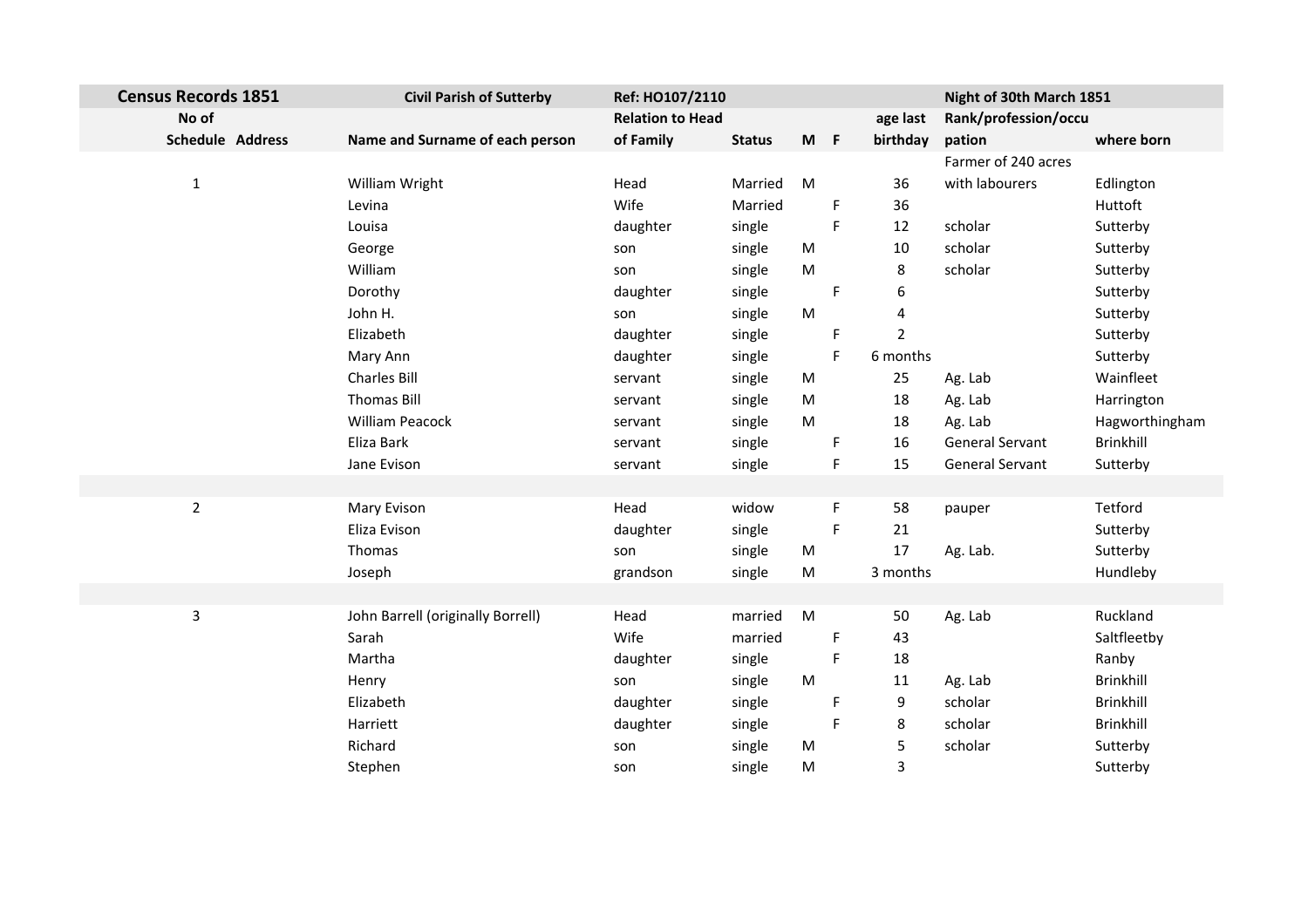| <b>Census Records 1851 Cont'd</b> | <b>Civil Parish of Sutterby</b> | Ref: HO107/2110 Continued |               |       |             |                | Night of 30th March 1851 |                    |
|-----------------------------------|---------------------------------|---------------------------|---------------|-------|-------------|----------------|--------------------------|--------------------|
| No of                             |                                 | <b>Relation to Head</b>   |               |       |             | age last       | Rank/profession/occu     |                    |
| Schedule Address                  | Name and Surname of each person | of Family                 | <b>Status</b> | $M$ F |             | birthday       | pation                   | where born         |
| 4                                 | <b>Francis Tuxworth</b>         | Head                      | married       | M     |             | 39             | Farmer of 20 acres       | West Ashby         |
|                                   | Ann                             | Wife                      | married       |       | $\mathsf F$ | 43             |                          | Spilsby            |
|                                   | William                         | son                       | single        | M     |             | 13             |                          | Sausthorpe         |
|                                   | Mary                            | daughter                  | single        |       | F           | 8              |                          | Sausthorpe         |
|                                   | Joseph                          | son                       | single        | M     |             | $\overline{7}$ |                          | Sausthorpe         |
|                                   | Elizabeth                       | daughter                  | single        |       | F           | 5              |                          | Sausthorpe         |
|                                   | John                            | son                       | single        | M     |             | $\overline{2}$ |                          | Sutterby           |
|                                   | <b>Fanny Grant</b>              | servant                   | single        |       | F           | 14             | General servant          | Wainfleet          |
|                                   |                                 |                           |               |       |             |                |                          |                    |
|                                   |                                 |                           |               |       |             |                |                          |                    |
|                                   |                                 |                           |               |       |             |                | Farmer of 250 acres      |                    |
| 5                                 | Joseph Dring                    | Head                      | married       | M     |             | 50             | with 5 labourers         | Bolingbroke        |
|                                   | Frances                         | Wife                      | married       |       | F           | 41             |                          | Langton            |
|                                   | Hannah                          | daughter                  | single        |       | F           | 17             |                          | Sutterby           |
|                                   | Fanny                           | daughter                  | single        |       | F           | 14             | scholar                  | Sutterby           |
|                                   | Emma                            | daughter                  | single        |       | F           | 13             | scholar                  | Sutterby           |
|                                   | George                          | son                       | single        | M     |             | 11             | scholar                  | Sutterby           |
|                                   | Sarah                           | daughter                  | single        |       | F           | 7              |                          | Sutterby           |
|                                   | Jane                            | daughter                  | single        |       | F           | 3              |                          | Sutterby           |
|                                   | Thomas                          | son                       | single        | M     |             | $\overline{2}$ |                          | Sutterby           |
|                                   | Stephen                         | son                       | single        | M     |             | 7 months       |                          | Sutterby           |
|                                   | Samuel Wilson                   | servant                   | single        | M     |             | 24             | Ag. Lab                  | <b>Brinkhill</b>   |
|                                   | Robert Wilson                   | servant                   | single        | M     |             | 18             | Ag. Lab                  | <b>Brinkhill</b>   |
|                                   | William Parker                  | servant                   | single        | M     |             | 17             | Ag. Lab                  | West Keal          |
| $\boldsymbol{6}$                  | John Snell                      | Head                      | Married       | M     |             | 48             | Ag. Lab                  | Aberdeen, Scotland |
|                                   |                                 | Wife                      | Married       |       | $\mathsf F$ | 44             | formerly Serot           | Greetham           |
|                                   | Mary<br>Edward                  |                           |               | M     |             | 15             |                          |                    |
|                                   |                                 | son                       | Single        |       | F           | 6              | Ag. Lab<br>scholar       | Sutterby           |
|                                   | Emma                            | daughter                  | Single        |       |             |                |                          | Sutterby           |
|                                   | Munro M.                        | son                       | Single        | M     |             | 4              |                          | Sutterby           |
|                                   | George                          | son                       | Single        | M     |             | $\mathbf{1}$   |                          | Sutterby           |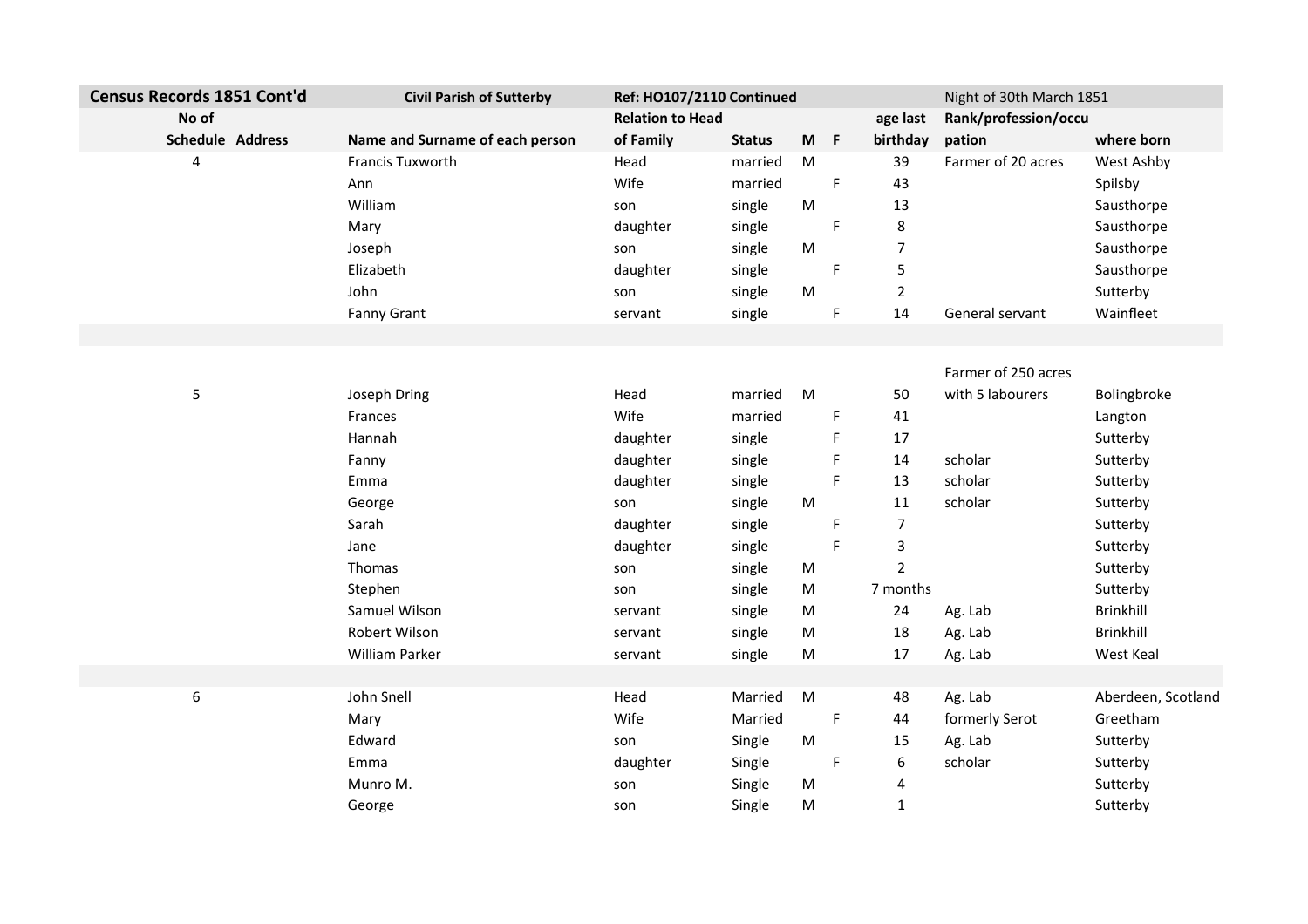| <b>Census Records 1861</b> |                 | <b>Civil Parish of Sutterby</b> | <b>Ref RG9/2377</b>     |               |           |             |          | Night of 7th/8th April 1861 |                    |
|----------------------------|-----------------|---------------------------------|-------------------------|---------------|-----------|-------------|----------|-----------------------------|--------------------|
| No of                      |                 |                                 | <b>Relation to Head</b> |               |           |             | age last | Rank/profession/occu        |                    |
| <b>Schedule Address</b>    |                 | Name and Surname of each person | of Family               | <b>Status</b> | M         | F           | birthday | pation                      | where born         |
| 38                         | Ag. Lab Cottage | John Snell                      | Head                    | Married       | ${\sf M}$ |             | 58       | Parish Clerk & Ag. Lab      | Aberdeen, Scotland |
|                            |                 | Mary                            | Wife                    | Married       |           | F           | 53       | formerly Serot              | Greetham           |
|                            |                 | George                          | son                     | Single        | ${\sf M}$ |             | 11       | Ag. Lab                     | Sutterby           |
|                            |                 | David                           | son                     | single        | ${\sf M}$ |             | 9        | scholar                     | Sutterby           |
|                            |                 |                                 |                         |               |           |             |          |                             |                    |
|                            |                 |                                 |                         |               |           |             |          | Farmer of 270 acres         |                    |
| 39                         | Farmhouse       | Joseph Dring                    | Head                    | Married       | M         |             | 60       | with 6 men                  | Bolingbroke        |
|                            |                 | Frances                         | Wife                    | Married       |           | F           | 50       | Farmer's Wife               | Langton            |
|                            |                 | Sarah                           | daughter                | single        |           | F           | 18       |                             | Sutterby           |
|                            |                 | Stephen                         | son                     | single        | M         |             | $10\,$   | scholar                     | Sutterby           |
|                            |                 | Robert                          | son                     | single        | M         |             | 8        | scholar                     | Sutterby           |
|                            |                 | Esther                          | daughter                | single        |           | F           | 6        |                             | Sutterby           |
|                            |                 | Jane                            | daughter                | single        |           | F           | 4        |                             | Sutterby           |
|                            |                 | Daisy Grayson                   | servant                 | single        |           | F           | 25       | dairymaid                   | Gt. Steeping       |
|                            |                 | <b>Issac Pinchbeck</b>          | servant                 | single        | M         |             | 21       | Carter                      | Wainfleet          |
|                            |                 | William Allison                 | servant                 | single        | ${\sf M}$ |             | 20       | Shepherd                    | Aby                |
|                            |                 |                                 |                         |               |           |             |          |                             |                    |
|                            |                 |                                 |                         |               |           |             |          | Farmer of 250 acres         |                    |
| 40                         | Farmhouse       | William Wright                  | Head                    | Married       | M         |             | 46       | with 4 men and 1 boy        | Edlington          |
|                            |                 | Levina                          | Wife                    | Married       |           | F           | 46       | Farmer's Wife               | Huttoft            |
|                            |                 | Louisa                          | daughter                | single        |           | F           | 22       | Farmer's daughter           | Sutterby           |
|                            |                 | George                          | son                     | single        | M         |             | 20       | Farmer's son                | Sutterby           |
|                            |                 | Dorothy                         | daughter                | single        |           | F           | 16       | farmer's daughter           | Sutterby           |
|                            |                 | Elizabeth                       | daughter                | single        |           | F           | 12       | Farmer's daughter           | Sutterby           |
|                            |                 | Mary Ann                        | daughter                | single        |           | F           | 10       | Farmer's daughter           | Sutterby           |
|                            |                 | Robert                          | son                     | single        | M         |             | 6        | scholar                     | Sutterby           |
|                            |                 | Weston                          | son                     | single        | ${\sf M}$ |             | 5        | scholar                     | Sutterby           |
|                            |                 | Mary Ann Taylor                 | servant                 | single        |           | $\mathsf F$ | 17       | Dairymaid                   | Alford             |
|                            |                 | William Fowler                  | servant                 | single        | M         |             | 18       | shepherd                    |                    |
|                            |                 | Samuel Rhoads                   | servant                 | single        | M         |             | 17       | groom                       | Calceby            |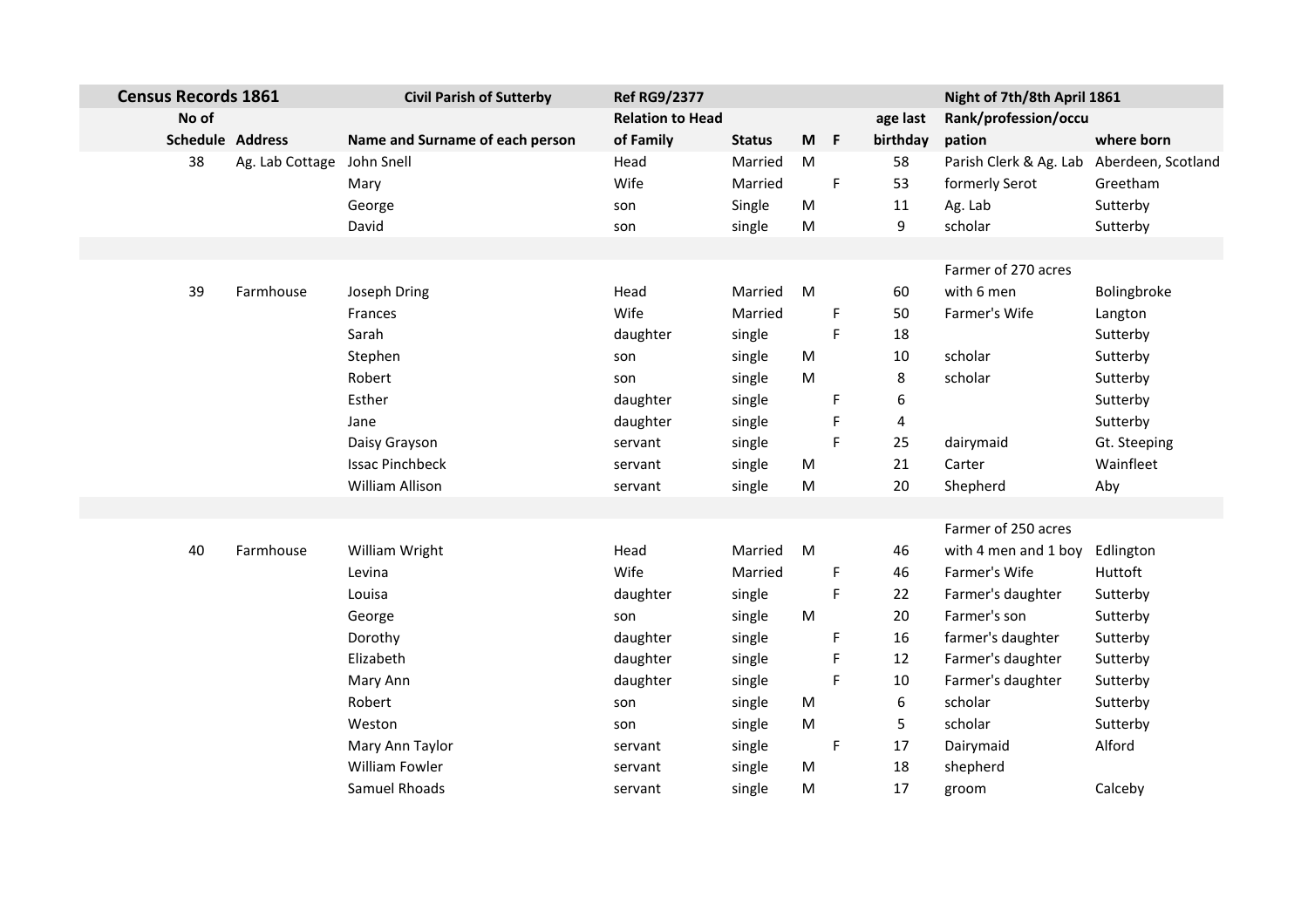| <b>Census Records 1861 Cont'd</b> |                 | <b>Civil Parish of Sutterby</b>   | Ref RG9/2377 Continued  |               |     |    |          | Night of 7th/8th April 1861 |                 |
|-----------------------------------|-----------------|-----------------------------------|-------------------------|---------------|-----|----|----------|-----------------------------|-----------------|
| No of                             |                 |                                   | <b>Relation to Head</b> |               |     |    | age last | Rank/profession/occu        |                 |
| <b>Schedule Address</b>           |                 | Name and Surname of each person   | of Family               | <b>Status</b> | M F |    | birthday | pation                      | where born      |
|                                   |                 |                                   |                         |               |     |    |          | Cottager occupying 4        |                 |
| 41                                | The farmhouse   | <b>Issac Burman</b>               | Head                    | married       | M   |    | 56       | acres                       | Hagworthingham  |
|                                   |                 | Ann                               | Wife                    | married       |     | F. | 53       | formerly Cook               | Spilsby         |
|                                   |                 | Elizabeth Tuxworth                | daughter In law         | married       |     | F. | 15       | general servant             | Sausthorpe      |
|                                   |                 | John Tuxworth                     | son in law              | married       | M   |    | 12       | Ag. Lab                     | Sutterby        |
|                                   |                 | Francis Henry Tuxworth            | son in law              |               | M   |    | 7        | Scholar                     | Sutterby        |
|                                   |                 |                                   |                         |               |     |    |          |                             |                 |
| 42                                | Ag. Lab Cottage | John Barrell (originally Borrell) | Head                    | married       | M   |    | 60       | Ag. Lab                     | Ruckland        |
|                                   |                 | Sarah                             | Wife                    | married       |     | F. | 53       | charwoman                   | Saltfleetby     |
|                                   |                 | Richard                           | son                     | single        | M   |    | 15       | Ag. Lab                     | Sutterby        |
|                                   |                 | Stephen                           | son                     | single        | M   |    | 13       | Ag. Lab                     | Sutterby        |
|                                   |                 | Arthur                            | grandson                | single        | M   |    | 6        | Ag. Lab                     | Sutterby        |
|                                   |                 |                                   |                         |               |     |    |          |                             |                 |
| 43                                | Ag. Lab Cottage | William Crawford                  | Head                    | married       | M   |    | 23       | Ag. Lab                     | Halton          |
|                                   |                 | Thirsa                            | Wife                    | married       |     | F. | 24       | formerly a housemaid        | Little Steeping |
|                                   |                 | Thomas                            | son                     | single        | M   |    |          |                             | Sutterby        |
|                                   |                 | Emma                              | daughter                | single        |     | F  | 1 month  |                             | Sutterby        |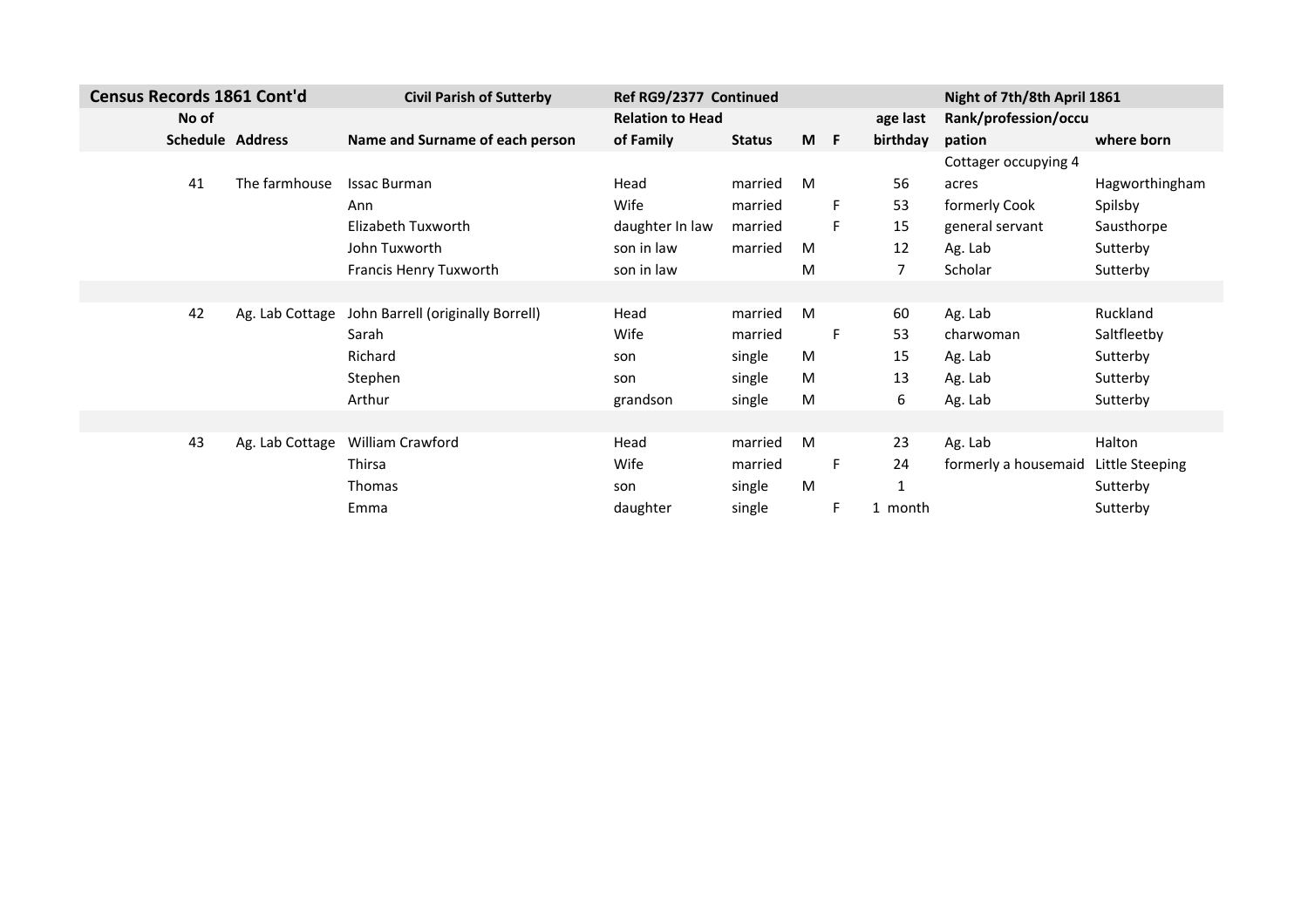| <b>Census Records 1871</b> | <b>Civil Parish of Sutterby</b> | RG10/3395               |               |       |             |                         | night of 2nd/3rd April |                           |
|----------------------------|---------------------------------|-------------------------|---------------|-------|-------------|-------------------------|------------------------|---------------------------|
| No of                      |                                 | <b>Relation to Head</b> |               |       |             | age last                | Rank/profession/occu   |                           |
| <b>Schedule Address</b>    | Name and Surname of each person | of Family               | <b>Status</b> | $M$ F |             | birthday                | pation                 | where born                |
| 62                         | Thomas Thorn                    | Head                    | Married       | M     |             | 36                      | Ag. Lab                | Langton by Spilsby        |
|                            | Ellen                           | Wife                    | Married       |       | F           | 31                      |                        | Firsby                    |
|                            | Clara                           | daughter                | single        |       | F           | 6                       |                        | Ludford                   |
|                            | Lizzie                          | daughter                | single        |       | F           | 4                       |                        | Ludford                   |
|                            | Annie                           | daughter                | single        |       | F           | $\overline{2}$          |                        | Ludford                   |
|                            | George                          | son                     | single        | M     |             | 6 months                |                        | Sutterby                  |
|                            | George Watson                   | boarder                 | single        | M     |             | 30                      | Ag. Lab.               | <b>Toynton All Saints</b> |
|                            | William Ostler                  | boarder                 | single        | M     |             | 21                      | Ag. Lab.               | Hagworthingham            |
|                            | John Bark                       | boarder                 | single        | M     |             | 18                      | Ag. Lab.               | Brinkhill                 |
|                            | Joseph cobb                     | boarder                 | single        | M     |             | 19                      | Ag. Lab.               | Brinkhill                 |
|                            | Mary A. Cobb                    | servant                 | single        |       | F           | 15                      | domestic servant       | Brinkhill                 |
|                            |                                 |                         |               |       |             |                         |                        |                           |
| 63                         | Elijha Taylor                   | Head                    | Married       | M     |             | 25                      | Ag. Lab.               | Rigsby                    |
|                            | Alice                           | Wife                    | Married       |       | $\mathsf F$ | 21                      |                        | Mumby                     |
|                            | Sarah E. Jarvis                 | boarder                 | single        |       | F           | $\overline{\mathbf{4}}$ |                        | Hundleby                  |
|                            |                                 |                         |               |       |             |                         |                        |                           |
| 64                         | John Borrell                    | Head                    | Married       | M     |             | 69                      | Ag. Lab.               | Ruckland                  |
|                            | Sarah                           | Wife                    | Married       |       | F           | 63                      |                        | Saltfleetby               |
|                            |                                 |                         |               |       |             |                         |                        |                           |
| 65                         | <b>Rchard Lowe</b>              | Head                    | Married       | M     |             | 29                      | Ag. Lab                | <b>Brinkhill</b>          |
|                            | Mary A.                         | Wife                    | Married       |       | F           | 22                      |                        | <b>Toynton All Saints</b> |
|                            |                                 |                         |               |       |             |                         |                        |                           |
| 66                         | William Dawson                  | Head                    | Married       | M     |             | 42                      | Ag. Lab.               | Wainfleet                 |
|                            | Rebecca                         | Wife                    | Married       |       | F           | 40                      |                        | Brinkhill                 |
|                            | John W.                         | son                     | single        | M     |             | 14                      | Ag. Lab.               | Brinkhill                 |
|                            | George H.                       | son                     | single        | M     |             | $11\,$                  | Ag. Lab.               | Brinkhill                 |
|                            | Willie                          | son                     | single        | M     |             | 8                       | scholar                | Brinkhill                 |
|                            | Albert                          | son                     | single        | M     |             | $\mathbf{1}$            |                        | Brinkhill                 |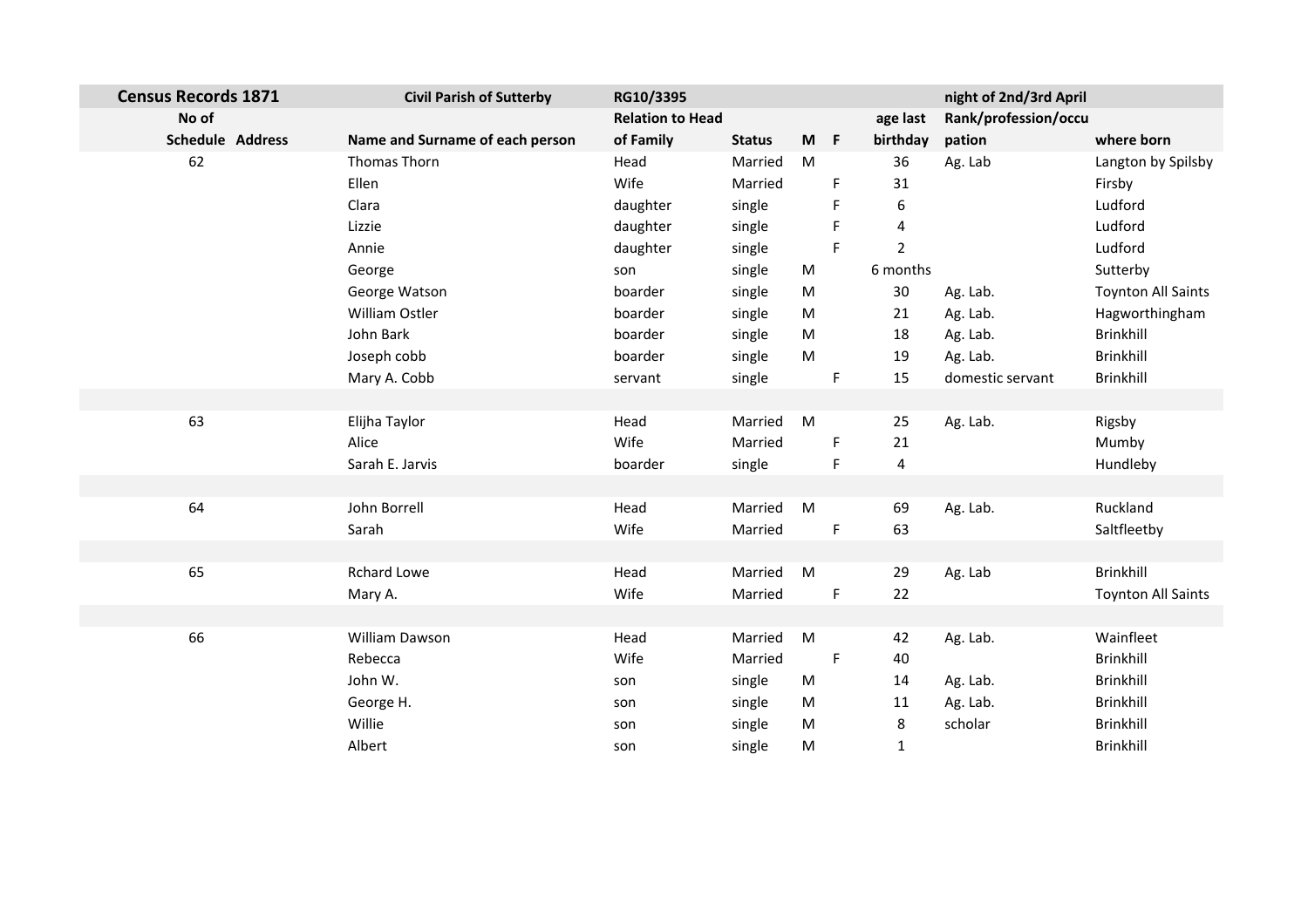| Census Records 1871 Cont'd | <b>Civil Parish of Sutterby</b> | RG10/3395 Continued     |               |     |   |          | night of 2nd/3rd April |                    |
|----------------------------|---------------------------------|-------------------------|---------------|-----|---|----------|------------------------|--------------------|
| No of                      |                                 | <b>Relation to Head</b> |               |     |   | age last | Rank/profession/occu   |                    |
| <b>Schedule Address</b>    | Name and Surname of each person | of Family               | <b>Status</b> | M F |   | birthday | pation                 | where born         |
| 67                         | <b>William Crooks</b>           | Head                    | Married       | M   |   | 29       | Ag. Lab.               | Skellingthorpe     |
|                            | Mary                            | Wife                    | Married       |     | F | 22       |                        | <b>Fiskerton</b>   |
|                            | Infant daughter                 | daughter                | single        |     |   | 3 days   |                        | Sutterby           |
|                            |                                 |                         |               |     |   |          |                        |                    |
| 68                         | John Fletcher                   | Head                    | Married       | M   |   | 38       | Ag. Lab                | Dalby              |
|                            | Emma                            | Wife                    | Married       |     | F | 30       |                        | Langton by Spilsby |
|                            | Ann M.                          | daughter                | single        |     |   | 8        |                        | Raithby by Spilsby |
|                            | Willie                          | son                     | single        | M   |   | 7        | Ag. Lab                | Langton by Spilsby |
|                            | Sarah                           | daughter                | single        |     |   | 6        |                        | Langton by Spilsby |
|                            | Emma                            | daughter                | single        |     |   | 2        |                        | Langton by Spilsby |
|                            | Emerson                         | son                     | single        | M   |   |          |                        | Langton by Spilsby |
|                            | Lizzie                          | daughter                | single        |     |   | 4 months |                        | Sutterby           |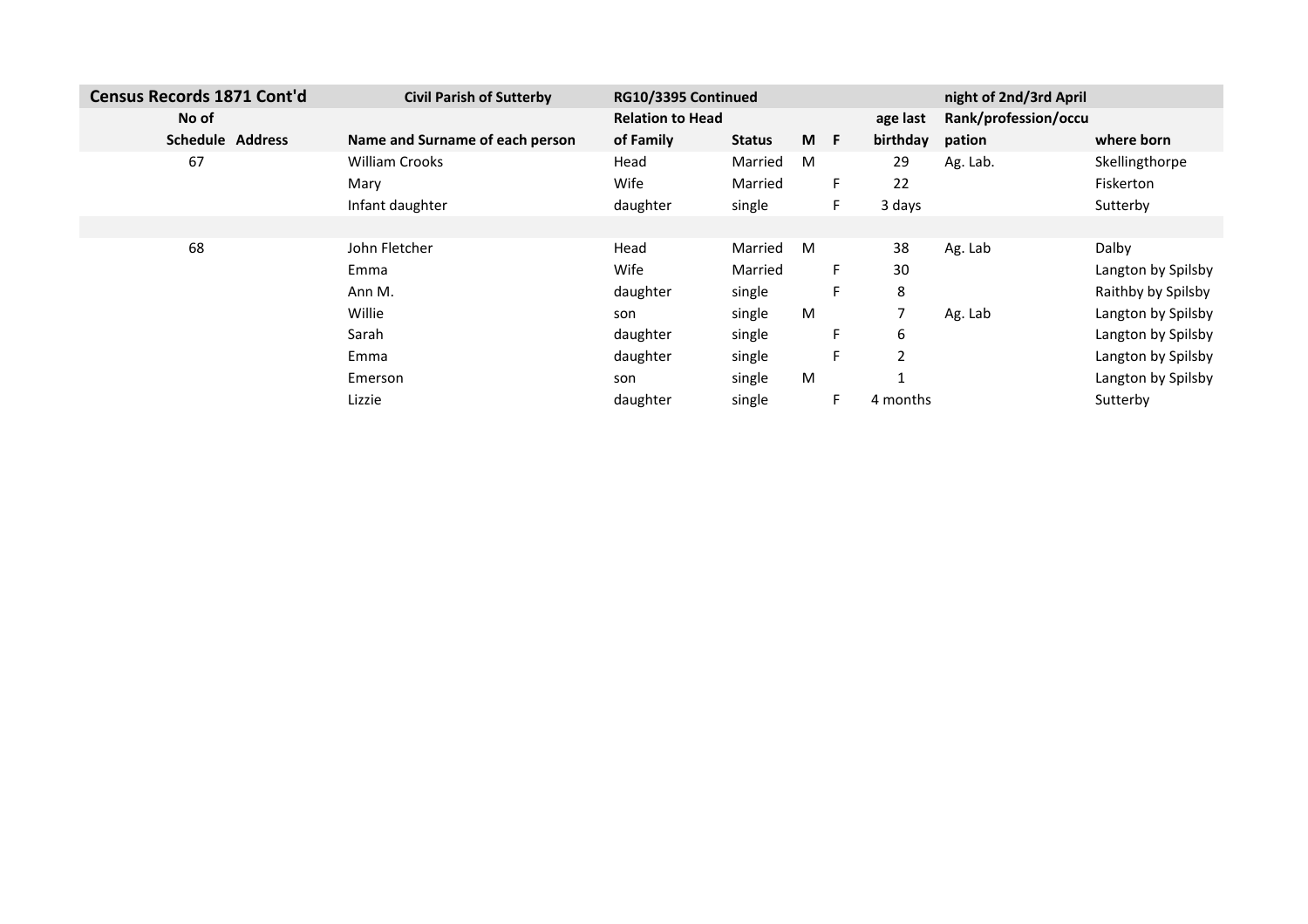| No of<br><b>Relation to Head</b><br>Rank/profession/occu<br>age last<br>Schedule Address<br>Name and Surname of each person<br>of Family<br>$M$ F<br>birthday<br>pation<br>where born<br><b>Status</b><br>M<br>Farm Baliff<br>Head<br>39<br>George Watson<br>Married<br><b>Toynton St Peter</b><br>Wife<br>Married<br>37<br>F<br><b>Toynton St Peter</b><br>Mary<br>Rachel<br>daughter<br>F<br>15<br><b>Toynton St Peter</b><br>single<br>single<br>M<br><b>Toynton St Peter</b><br>George<br>14<br>Farm servant<br>son<br>9<br>daughter<br>F<br>scholar<br>Mary A.<br>single<br><b>Toynton St Peter</b><br>Charles<br>M<br>5<br><b>Toynton St Peter</b><br>single<br>son<br>daughter<br>single<br>Harriott<br>F<br>$\mathbf{1}$<br><b>William Brooks</b><br>Theddlethorpe<br>single<br>M<br>21<br>Farm servant<br>servant<br><b>Bratoft</b><br>Joseph Wilkinson<br>single<br>M<br>18<br>Farm servant<br>servant<br>William Evison<br>M<br>Hundleby<br>single<br>27<br>servant<br>Farm servant<br>Head<br>Married<br>M<br>George Frith<br>44<br>Ag. Lab.<br>Tupholme<br>Wife<br>Maria<br>Married<br>38<br>F.<br>Sturton<br>Ellen<br>daughter<br>F<br>single<br><b>Toynton All Saints</b><br>14<br>William<br>single<br>${\sf M}$<br>scholar<br><b>Toynton All Saints</b><br>12<br>son<br>8<br>scholar<br><b>Toynton All Saints</b><br>Emma<br>daughter<br>single<br>F<br>8<br>scholar<br><b>Toynton All Saints</b><br>daughter<br>single<br>Annie<br>F<br>5<br>daughter<br>F<br>single<br>Sutterby<br>Fanny<br>John M.<br>single<br>M<br>3<br>Sutterby<br>son<br>$\mathbf{1}$<br>daughter<br>F<br>Maria<br>single<br>Sutterby<br>Edwin Brown<br>Head<br>M<br><b>Toynton All Saints</b><br>Married<br>33<br>Ag. Lab<br>Wife<br>Eliza<br>Married<br>33<br>Candlesby<br>F.<br>$\overline{2}$<br>F<br><b>Toynton All Saints</b><br>Sarah<br>daughter<br>single<br>Alice<br>5 months<br>daughter<br>single<br>F<br>Sutterby | <b>Census Records 1881</b> | <b>Civil Parish of Sutterby</b> | ref No. RG11/5238 |       |   |    | night of 3rd/4th April 1881 |                      |
|------------------------------------------------------------------------------------------------------------------------------------------------------------------------------------------------------------------------------------------------------------------------------------------------------------------------------------------------------------------------------------------------------------------------------------------------------------------------------------------------------------------------------------------------------------------------------------------------------------------------------------------------------------------------------------------------------------------------------------------------------------------------------------------------------------------------------------------------------------------------------------------------------------------------------------------------------------------------------------------------------------------------------------------------------------------------------------------------------------------------------------------------------------------------------------------------------------------------------------------------------------------------------------------------------------------------------------------------------------------------------------------------------------------------------------------------------------------------------------------------------------------------------------------------------------------------------------------------------------------------------------------------------------------------------------------------------------------------------------------------------------------------------------------------------------------------------------------------------------------------------------------------------------------------|----------------------------|---------------------------------|-------------------|-------|---|----|-----------------------------|----------------------|
|                                                                                                                                                                                                                                                                                                                                                                                                                                                                                                                                                                                                                                                                                                                                                                                                                                                                                                                                                                                                                                                                                                                                                                                                                                                                                                                                                                                                                                                                                                                                                                                                                                                                                                                                                                                                                                                                                                                        |                            |                                 |                   |       |   |    |                             |                      |
|                                                                                                                                                                                                                                                                                                                                                                                                                                                                                                                                                                                                                                                                                                                                                                                                                                                                                                                                                                                                                                                                                                                                                                                                                                                                                                                                                                                                                                                                                                                                                                                                                                                                                                                                                                                                                                                                                                                        |                            |                                 |                   |       |   |    |                             |                      |
|                                                                                                                                                                                                                                                                                                                                                                                                                                                                                                                                                                                                                                                                                                                                                                                                                                                                                                                                                                                                                                                                                                                                                                                                                                                                                                                                                                                                                                                                                                                                                                                                                                                                                                                                                                                                                                                                                                                        |                            |                                 |                   |       |   |    |                             |                      |
|                                                                                                                                                                                                                                                                                                                                                                                                                                                                                                                                                                                                                                                                                                                                                                                                                                                                                                                                                                                                                                                                                                                                                                                                                                                                                                                                                                                                                                                                                                                                                                                                                                                                                                                                                                                                                                                                                                                        |                            |                                 |                   |       |   |    |                             |                      |
|                                                                                                                                                                                                                                                                                                                                                                                                                                                                                                                                                                                                                                                                                                                                                                                                                                                                                                                                                                                                                                                                                                                                                                                                                                                                                                                                                                                                                                                                                                                                                                                                                                                                                                                                                                                                                                                                                                                        |                            |                                 |                   |       |   |    |                             |                      |
|                                                                                                                                                                                                                                                                                                                                                                                                                                                                                                                                                                                                                                                                                                                                                                                                                                                                                                                                                                                                                                                                                                                                                                                                                                                                                                                                                                                                                                                                                                                                                                                                                                                                                                                                                                                                                                                                                                                        |                            |                                 |                   |       |   |    |                             |                      |
|                                                                                                                                                                                                                                                                                                                                                                                                                                                                                                                                                                                                                                                                                                                                                                                                                                                                                                                                                                                                                                                                                                                                                                                                                                                                                                                                                                                                                                                                                                                                                                                                                                                                                                                                                                                                                                                                                                                        |                            |                                 |                   |       |   |    |                             |                      |
|                                                                                                                                                                                                                                                                                                                                                                                                                                                                                                                                                                                                                                                                                                                                                                                                                                                                                                                                                                                                                                                                                                                                                                                                                                                                                                                                                                                                                                                                                                                                                                                                                                                                                                                                                                                                                                                                                                                        |                            |                                 |                   |       |   |    |                             |                      |
|                                                                                                                                                                                                                                                                                                                                                                                                                                                                                                                                                                                                                                                                                                                                                                                                                                                                                                                                                                                                                                                                                                                                                                                                                                                                                                                                                                                                                                                                                                                                                                                                                                                                                                                                                                                                                                                                                                                        |                            |                                 |                   |       |   |    |                             | Spilsby Fen Allotmer |
|                                                                                                                                                                                                                                                                                                                                                                                                                                                                                                                                                                                                                                                                                                                                                                                                                                                                                                                                                                                                                                                                                                                                                                                                                                                                                                                                                                                                                                                                                                                                                                                                                                                                                                                                                                                                                                                                                                                        |                            |                                 |                   |       |   |    |                             |                      |
|                                                                                                                                                                                                                                                                                                                                                                                                                                                                                                                                                                                                                                                                                                                                                                                                                                                                                                                                                                                                                                                                                                                                                                                                                                                                                                                                                                                                                                                                                                                                                                                                                                                                                                                                                                                                                                                                                                                        |                            |                                 |                   |       |   |    |                             |                      |
|                                                                                                                                                                                                                                                                                                                                                                                                                                                                                                                                                                                                                                                                                                                                                                                                                                                                                                                                                                                                                                                                                                                                                                                                                                                                                                                                                                                                                                                                                                                                                                                                                                                                                                                                                                                                                                                                                                                        |                            |                                 |                   |       |   |    |                             |                      |
|                                                                                                                                                                                                                                                                                                                                                                                                                                                                                                                                                                                                                                                                                                                                                                                                                                                                                                                                                                                                                                                                                                                                                                                                                                                                                                                                                                                                                                                                                                                                                                                                                                                                                                                                                                                                                                                                                                                        |                            |                                 |                   |       |   |    |                             |                      |
|                                                                                                                                                                                                                                                                                                                                                                                                                                                                                                                                                                                                                                                                                                                                                                                                                                                                                                                                                                                                                                                                                                                                                                                                                                                                                                                                                                                                                                                                                                                                                                                                                                                                                                                                                                                                                                                                                                                        |                            |                                 |                   |       |   |    |                             |                      |
|                                                                                                                                                                                                                                                                                                                                                                                                                                                                                                                                                                                                                                                                                                                                                                                                                                                                                                                                                                                                                                                                                                                                                                                                                                                                                                                                                                                                                                                                                                                                                                                                                                                                                                                                                                                                                                                                                                                        |                            |                                 |                   |       |   |    |                             |                      |
|                                                                                                                                                                                                                                                                                                                                                                                                                                                                                                                                                                                                                                                                                                                                                                                                                                                                                                                                                                                                                                                                                                                                                                                                                                                                                                                                                                                                                                                                                                                                                                                                                                                                                                                                                                                                                                                                                                                        |                            |                                 |                   |       |   |    |                             |                      |
|                                                                                                                                                                                                                                                                                                                                                                                                                                                                                                                                                                                                                                                                                                                                                                                                                                                                                                                                                                                                                                                                                                                                                                                                                                                                                                                                                                                                                                                                                                                                                                                                                                                                                                                                                                                                                                                                                                                        |                            |                                 |                   |       |   |    |                             |                      |
|                                                                                                                                                                                                                                                                                                                                                                                                                                                                                                                                                                                                                                                                                                                                                                                                                                                                                                                                                                                                                                                                                                                                                                                                                                                                                                                                                                                                                                                                                                                                                                                                                                                                                                                                                                                                                                                                                                                        |                            |                                 |                   |       |   |    |                             |                      |
|                                                                                                                                                                                                                                                                                                                                                                                                                                                                                                                                                                                                                                                                                                                                                                                                                                                                                                                                                                                                                                                                                                                                                                                                                                                                                                                                                                                                                                                                                                                                                                                                                                                                                                                                                                                                                                                                                                                        |                            |                                 |                   |       |   |    |                             |                      |
|                                                                                                                                                                                                                                                                                                                                                                                                                                                                                                                                                                                                                                                                                                                                                                                                                                                                                                                                                                                                                                                                                                                                                                                                                                                                                                                                                                                                                                                                                                                                                                                                                                                                                                                                                                                                                                                                                                                        |                            |                                 |                   |       |   |    |                             |                      |
|                                                                                                                                                                                                                                                                                                                                                                                                                                                                                                                                                                                                                                                                                                                                                                                                                                                                                                                                                                                                                                                                                                                                                                                                                                                                                                                                                                                                                                                                                                                                                                                                                                                                                                                                                                                                                                                                                                                        |                            |                                 |                   |       |   |    |                             |                      |
|                                                                                                                                                                                                                                                                                                                                                                                                                                                                                                                                                                                                                                                                                                                                                                                                                                                                                                                                                                                                                                                                                                                                                                                                                                                                                                                                                                                                                                                                                                                                                                                                                                                                                                                                                                                                                                                                                                                        |                            |                                 |                   |       |   |    |                             |                      |
|                                                                                                                                                                                                                                                                                                                                                                                                                                                                                                                                                                                                                                                                                                                                                                                                                                                                                                                                                                                                                                                                                                                                                                                                                                                                                                                                                                                                                                                                                                                                                                                                                                                                                                                                                                                                                                                                                                                        |                            |                                 |                   |       |   |    |                             |                      |
|                                                                                                                                                                                                                                                                                                                                                                                                                                                                                                                                                                                                                                                                                                                                                                                                                                                                                                                                                                                                                                                                                                                                                                                                                                                                                                                                                                                                                                                                                                                                                                                                                                                                                                                                                                                                                                                                                                                        |                            |                                 |                   |       |   |    |                             |                      |
|                                                                                                                                                                                                                                                                                                                                                                                                                                                                                                                                                                                                                                                                                                                                                                                                                                                                                                                                                                                                                                                                                                                                                                                                                                                                                                                                                                                                                                                                                                                                                                                                                                                                                                                                                                                                                                                                                                                        |                            |                                 |                   |       |   |    |                             |                      |
|                                                                                                                                                                                                                                                                                                                                                                                                                                                                                                                                                                                                                                                                                                                                                                                                                                                                                                                                                                                                                                                                                                                                                                                                                                                                                                                                                                                                                                                                                                                                                                                                                                                                                                                                                                                                                                                                                                                        |                            |                                 |                   |       |   |    |                             |                      |
|                                                                                                                                                                                                                                                                                                                                                                                                                                                                                                                                                                                                                                                                                                                                                                                                                                                                                                                                                                                                                                                                                                                                                                                                                                                                                                                                                                                                                                                                                                                                                                                                                                                                                                                                                                                                                                                                                                                        |                            |                                 |                   |       |   |    |                             |                      |
|                                                                                                                                                                                                                                                                                                                                                                                                                                                                                                                                                                                                                                                                                                                                                                                                                                                                                                                                                                                                                                                                                                                                                                                                                                                                                                                                                                                                                                                                                                                                                                                                                                                                                                                                                                                                                                                                                                                        |                            | Elizabeth Brown                 | mother            | widow | F | 67 |                             | South Elkington      |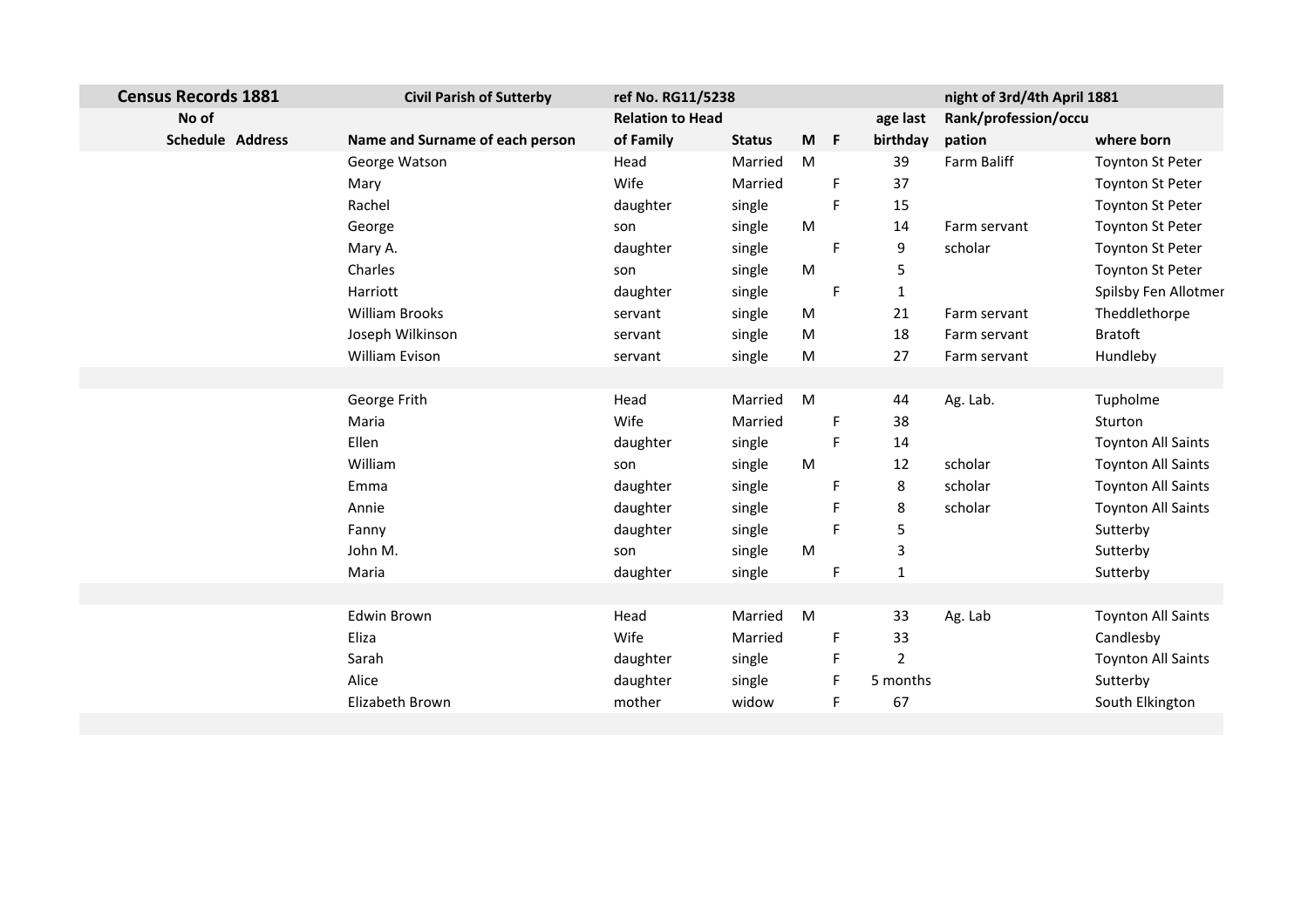| Census Records 1881 Cont'd | <b>Civil Parish of Sutterby</b> | ref No. RG11/5238 Continued |               |     |    |          | night of 3rd/4th April 1881 |                          |
|----------------------------|---------------------------------|-----------------------------|---------------|-----|----|----------|-----------------------------|--------------------------|
| No of                      |                                 | <b>Relation to Head</b>     |               |     |    | age last | Rank/profession/occu        |                          |
| <b>Schedule Address</b>    | Name and Surname of each person | of Family                   | <b>Status</b> | M F |    | birthday | pation                      | where born               |
|                            | <b>Charles West</b>             | Head                        | Married       | M   |    | 48       | Ag. Lab. Shepherd           | Skendelby                |
|                            | Mary                            | Wife                        | Married       |     | F. | 39       |                             | Spilsby                  |
|                            | John                            | son                         | single        | M   |    | 14       | Ag. Lab.                    | East Keal                |
|                            | Thomas                          | son                         | single        | M   |    | 11       | scholar                     | East Keal                |
|                            | Allan                           | son                         | single        | M   |    | 8        | scholar                     | Goltho                   |
|                            | Susanna                         | daughter                    | single        |     | F. | 6        | scholar                     | Belchford                |
|                            | Harry                           | son                         | single        | M   |    | 3        |                             | Toynton St. Peter        |
|                            |                                 |                             |               |     |    |          |                             |                          |
|                            | <b>William Heal</b>             | Head                        | Married       | M   |    | 23       | Ag. Lab.                    | Hagworthingham           |
|                            | Elizabeth                       | Wife                        | Married       |     | F. | 25       |                             | Raithby                  |
|                            | william                         | son                         | single        | M   |    | 1 month  |                             | Sutterby                 |
|                            |                                 |                             |               |     |    |          |                             |                          |
|                            | <b>Thomas Bradshaw</b>          | Head                        | Married       | M   |    | 37       | Ag. Lab                     | Toynton St. Peter        |
|                            | Margaret                        | Wife                        | Married       |     | F. | 34       |                             | <b>Toynton St. Peter</b> |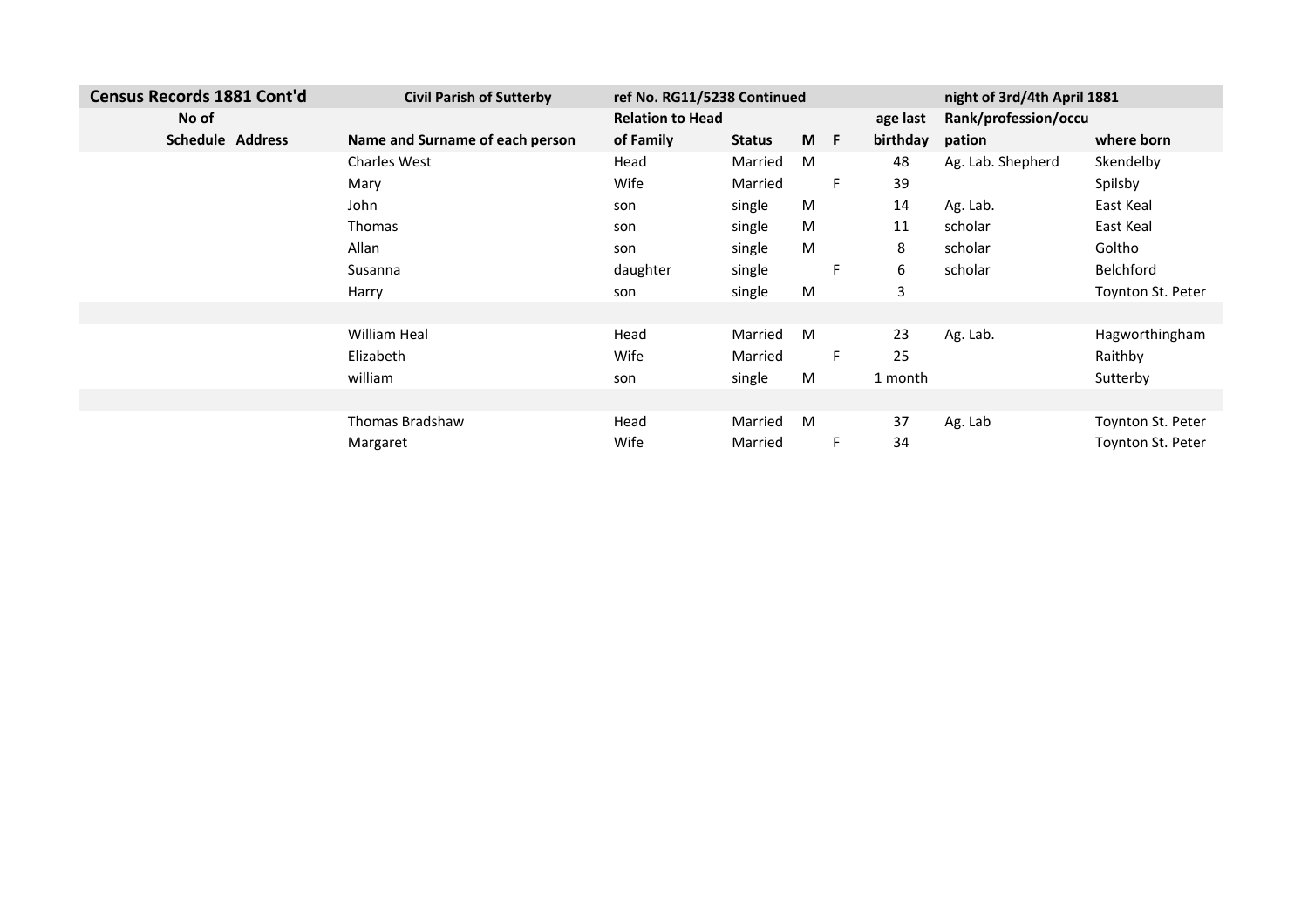| <b>Census Records 1891</b> | <b>Civil Parish of Sutterby</b> |                         |               |           |             |                | night of 5th/6th April 1891 |                |
|----------------------------|---------------------------------|-------------------------|---------------|-----------|-------------|----------------|-----------------------------|----------------|
| No of                      |                                 | <b>Relation to Head</b> |               |           |             | age last       | Rank/profession/occu        |                |
| <b>Schedule Address</b>    | Name and Surname of each person | of Family               | <b>Status</b> | $M$ F     |             | birthday       | pation                      | where born     |
|                            | George W. Sellars               | Head                    | Married       | M         |             | 36             | Ag. Lab                     | Huttoft        |
|                            | Elizabeth                       | Wife                    | Married       |           | F           | 39             |                             | Low Toynton    |
|                            | Beatrice                        | daughter                | single        |           | F           | 12             | scholar                     | Hasthorpe      |
|                            | Amy E.                          | daughter                | single        |           | F           | 9              | scholar                     | Manby          |
|                            | Sarah E.                        | daughter                | single        |           | F           | 7              | scholar                     | Claxby         |
|                            | Ada F.                          | daughter                | single        |           | F           | 5              | scholar                     | Dalby          |
|                            |                                 |                         |               |           |             |                |                             |                |
|                            | William Young                   | Head                    | Married       | M         |             | 31             | Ag. Lab                     | Frieston Fen   |
|                            | Ann                             | Wife                    | Married       |           | $\mathsf F$ | 31             |                             | Friskney fen.  |
|                            | William                         | son                     | single        | M         |             | 7              | scholar                     | Friskney fen.  |
|                            | Joseph                          | son                     | single        | M         |             | 6              | scholar                     | Sutterby       |
|                            | Annie                           | daughter                | single        |           | F           | $\overline{2}$ |                             | Sutterby       |
|                            |                                 |                         |               |           |             |                |                             |                |
|                            | <b>Charles Bark</b>             | Head                    | Married       | M         |             | 48             | Shepherd                    | Tetford        |
|                            | Emma                            | Wife                    | Married       |           | $\mathsf F$ | 42             |                             | Seapham        |
|                            | George                          | son                     | single        | ${\sf M}$ |             | 12             | Ag. Lab.                    | Grebby         |
|                            | Harry                           | son                     | single        | M         |             | 10             | scholar                     | Candlesby      |
|                            | Susan                           | daughter                | single        |           | F           | 8              | scholar                     | Skendelby      |
|                            | Willie                          | son                     | single        | M         |             | 5              |                             | Ashby          |
|                            | James Hobson                    | Father in Law           | Married       | ${\sf M}$ |             | 75             | Living on means             | Sloothby       |
|                            | Emma Hobson                     | Mother in Law           | Married       |           | F           | 66             |                             | Willoughby     |
|                            |                                 |                         |               |           |             |                |                             |                |
|                            | George Hydes                    | Head                    | Married       | M         |             | 31             | Ag. Lab.                    | Addlethorpe    |
|                            | Maria                           | Wife                    | Married       |           | F           | 28             |                             | Welton         |
|                            | Annie                           | daughter                | single        |           | F           | $\mathbf{2}$   |                             | South Thoresby |
|                            | Selana Dixon                    | Boarder                 | single        |           | F           | 23             | Dressmaker                  | Roughton       |
|                            | <b>Edith Bonner</b>             | visitor                 | single        |           | F           | 12             | scholar                     | Carlton        |
|                            | Elizabeth Bonner                | visitor                 | single        |           | F           | 8              | scholar                     | Tothby         |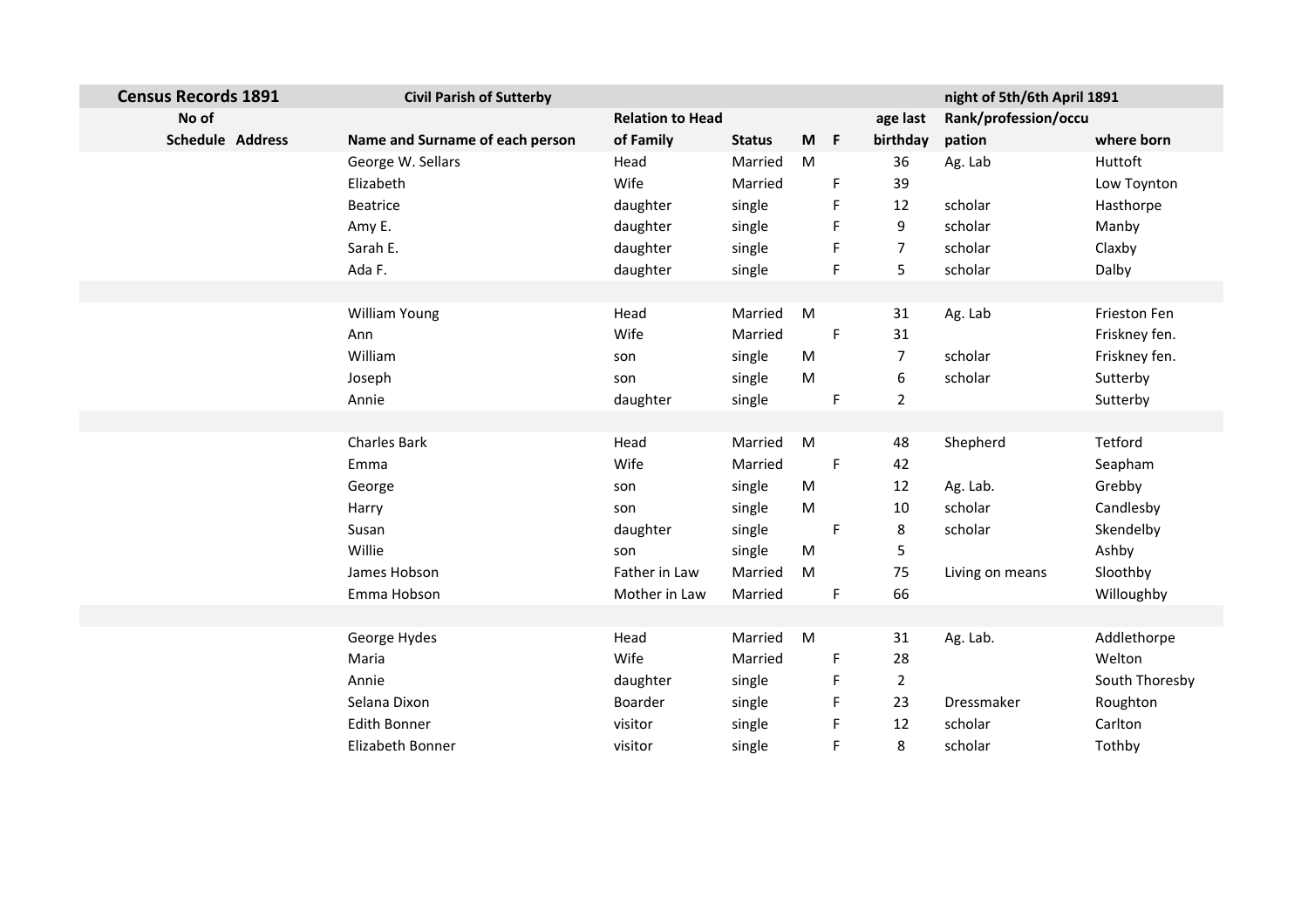| Census Records 1891 Cont'd | <b>Civil Parish of Sutterby</b> |                         |               |    |          | night of 5th/6th April 1891 |               |
|----------------------------|---------------------------------|-------------------------|---------------|----|----------|-----------------------------|---------------|
| No of                      |                                 | <b>Relation to Head</b> |               |    | age last | Rank/profession/occu        |               |
| Schedule Address           | Name and Surname of each person | of Family               | <b>Status</b> | M. | birthday | pation                      | where born    |
|                            | John William Brooks             | Head                    | Married       | м  | 30       | Ag. Lab.                    | Theddlethorpe |
|                            | Rose E. B.                      | Wife                    | Married       |    | 26       |                             | Burgh         |
|                            | George H.                       | son                     | single        | M  |          |                             | Sutterby      |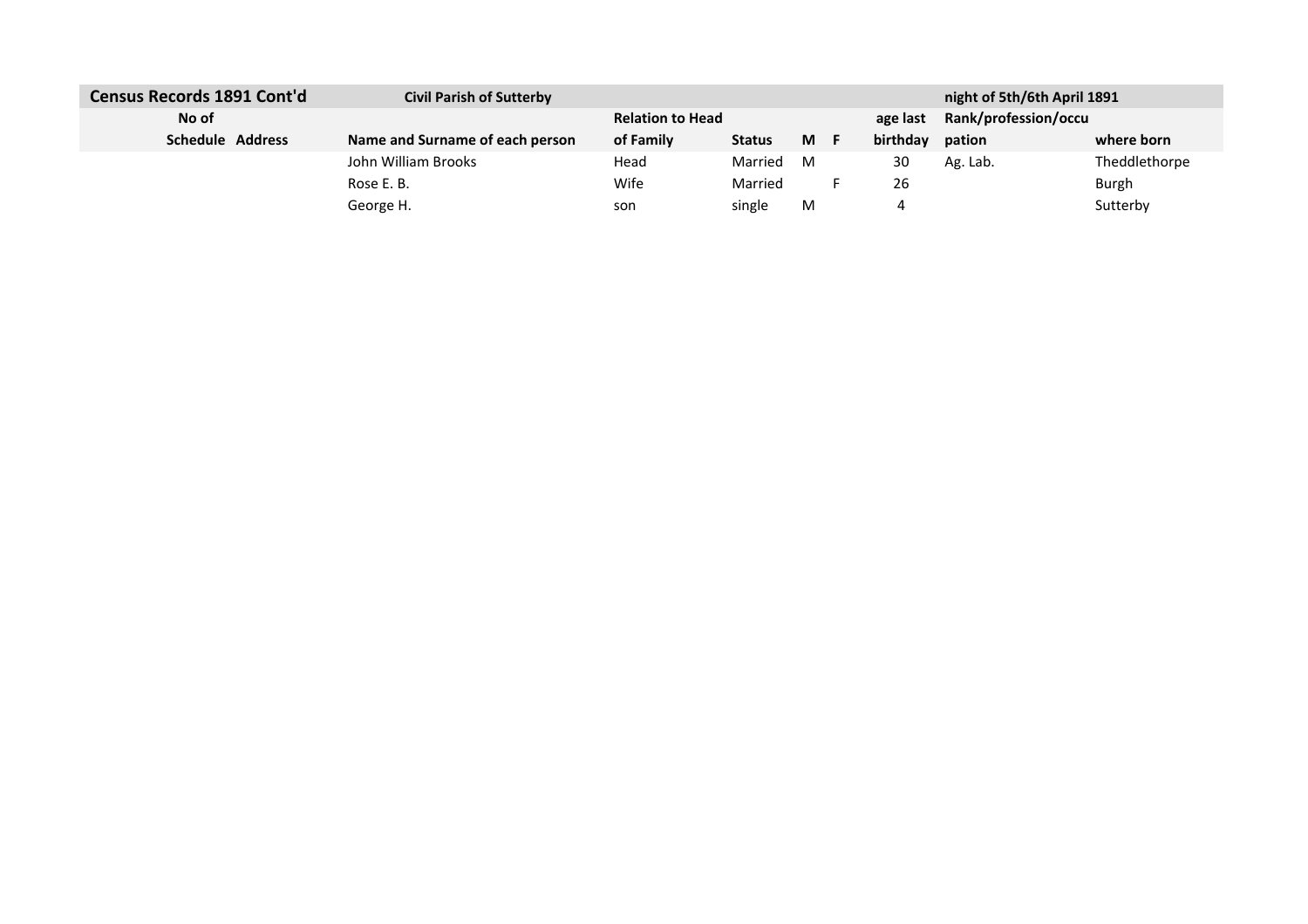| <b>Census Records 1901</b> | <b>Civil Parish of Sutterby</b> |                |                         |     |          |                      | night of 31st March 1901 |                   |
|----------------------------|---------------------------------|----------------|-------------------------|-----|----------|----------------------|--------------------------|-------------------|
| No of                      |                                 |                | <b>Relation to Head</b> |     | age last | Rank/profession/occu |                          |                   |
| Schedule Address           | Name and Surname of each person | of Family      | <b>Status</b>           | M F |          | birthday             | pation                   | where born        |
|                            | <b>Bradley Chambers</b>         | Head           | Married                 | M   |          | 44                   | Farm Baliff              | Nettleham         |
|                            | Minnie                          | Wife           | Married                 |     | F        | 39                   |                          | Swaby             |
|                            | Herbert                         | son            | single                  | M   |          | 8                    |                          | Sutterby          |
|                            | William Enderby                 | Father in Law  | Widower                 | M   |          | 81                   | Ag. Lab                  | Binbrook          |
|                            | Nellie holmes                   | servant        | single                  |     | F        | 14                   | Domestic servant         | <b>Brinkhill</b>  |
|                            | Fred Michael                    |                | single                  | M   |          | 18                   | Wagonner on Farm         | Langton           |
|                            | <b>William Downs</b>            |                | single                  | M   |          | 17                   | Wagonner on Farm         | Tothby            |
|                            |                                 |                |                         |     |          |                      |                          |                   |
|                            | Henry Bellamy                   | Head           | Married                 | M   |          | 55                   | Shepherd on Farm         | Hairby            |
|                            | Emerline                        | Wife           | Married                 |     | F.       | 53                   |                          | Toynton           |
|                            | Emerline                        | grand daughter | single                  |     | F        | 8                    |                          | Lancs, Manchester |
|                            |                                 |                |                         |     |          |                      |                          |                   |
|                            | George W. Sellars               | Head           | Married                 | M   |          | 46                   | Ag. Lab                  | Huttoft           |
|                            | Elizabeth                       | Wife           | Married                 |     | F        | 50                   |                          | Low Toynton       |
|                            | Ada F.                          | daughter       | single                  |     | F        | 15                   | scholar                  | Dalby             |
|                            |                                 |                |                         |     |          |                      |                          |                   |
|                            | Joseph Grebby                   | Head           | Married                 | M   |          | 22                   | Ag. Lab.                 | Claythorpe        |
|                            | Sarah E.                        | Wife           | Married                 |     | F.       | 18                   |                          | Claxby            |
|                            | Sarah E.                        | daughter       | single                  |     | F        | 6 months             |                          | Sutterby          |
|                            |                                 |                |                         |     |          |                      |                          |                   |
|                            | Susan Hotchin                   | Head           | Widow                   |     | F        | 62                   | Ag. Lab.                 | Horncastle        |
|                            | Thomas                          | son            | single                  | M   |          | 25                   | Ag. Lab.                 | Salmonby          |
|                            |                                 |                |                         |     |          |                      |                          |                   |
|                            | Charles H. Clark                | Head           | Married                 | M   |          | 43                   | Cattleman on Farm        | Sutton-on-Sea     |
|                            | Annie                           | Wife           | Married                 |     | F.       | 25                   |                          | Tetford           |
|                            | Alice M.                        | daughter       | single                  |     | F        | $\mathbf 2$          |                          | Tetford           |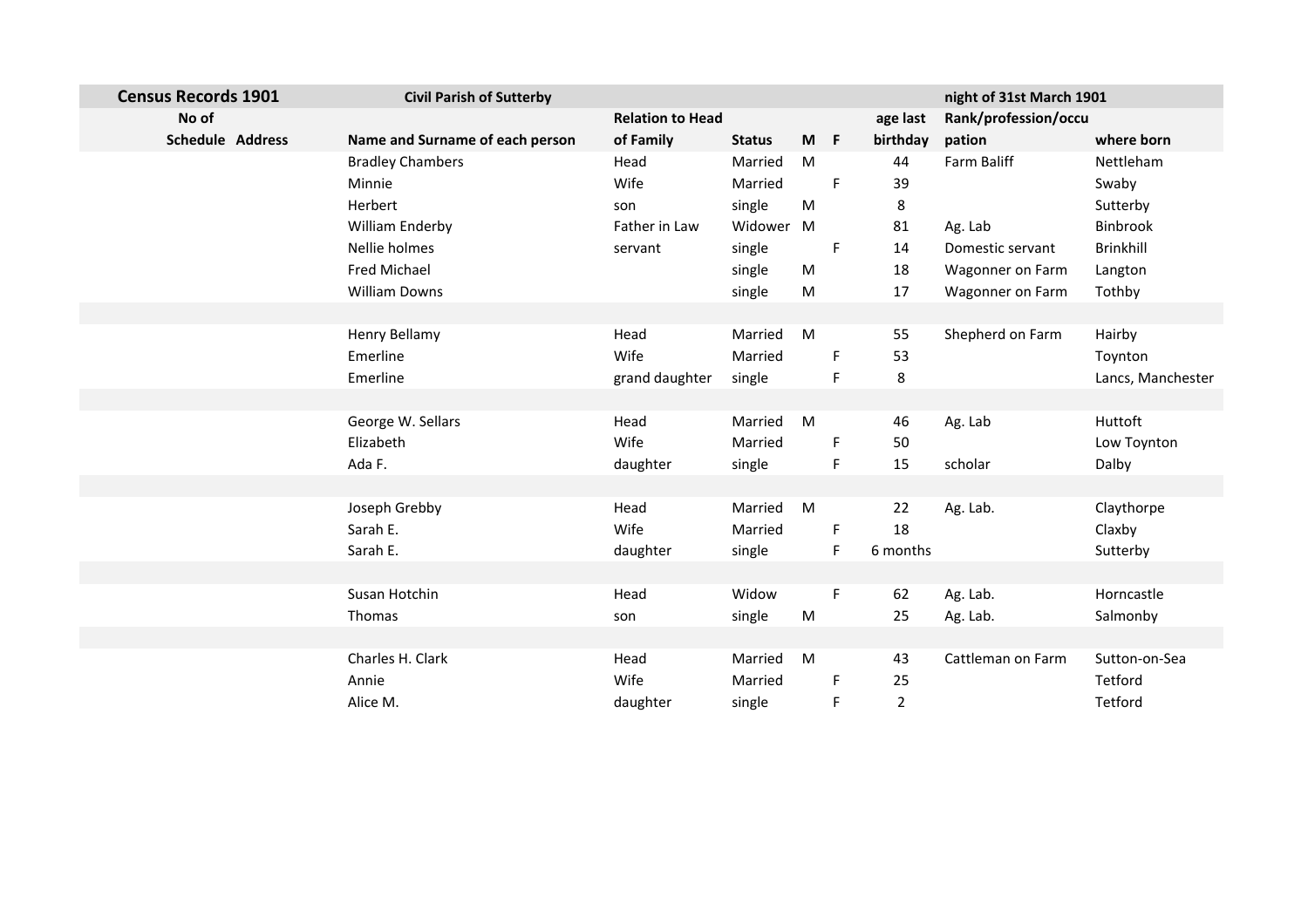| <b>Census Records 1911</b> | <b>Civil Parish of Sutterby</b> |                          |               |           |   |              | night of Sunday April 2nd 1911 |                  |
|----------------------------|---------------------------------|--------------------------|---------------|-----------|---|--------------|--------------------------------|------------------|
|                            |                                 |                          |               |           |   |              |                                |                  |
| No of                      |                                 | <b>Relation to Head</b>  |               |           |   | age last     | Rank/profession/occu           |                  |
| <b>Schedule Address</b>    | Name and Surname of each person | of Family                | <b>Status</b> | $M$ F     |   | birthday     | pation                         | where born       |
| 48                         | <b>Bradley Chambers</b>         | Head                     | Married       | M         |   | 54           | Farm Foreman                   | Nettleham        |
|                            | <b>Betsy Minnie</b>             | Wife                     | Married       |           | F | 49           |                                | Swaby            |
|                            | Harry Chambers                  | Boarder                  | single        | ${\sf M}$ |   | 25           | Horseman on Farm               | <b>Brinkhill</b> |
|                            | <b>Robert Naggs</b>             | Boarder                  | single        | ${\sf M}$ |   | 16           | Horseman on Farm               | Scarborough      |
|                            | <b>Fred Grant</b>               | Boarder                  | single        | M         |   | 29           | Labourer on Farm               | Calceby          |
|                            | <b>Anice Challice</b>           |                          | single        |           | F | 13           | Domestic servant               | Langton          |
|                            |                                 |                          |               |           |   |              |                                |                  |
|                            |                                 |                          | <b>Total</b>  |           |   |              |                                |                  |
|                            |                                 | <b>Particulars as to</b> | children      |           |   | Children     | Children who have              | No of rooms in   |
|                            |                                 | marriage                 | born alive    |           |   | still living | died                           | house            |
|                            | <b>Bradley Chambers</b>         |                          |               |           |   |              |                                | 10               |
|                            | <b>Betsy Minnie</b>             | married 30 years         | $\mathbf{3}$  |           |   | 3            | 0                              |                  |
|                            |                                 |                          |               |           |   |              |                                |                  |
| No of                      |                                 | <b>Relation to Head</b>  |               |           |   | age last     | Rank/profession/occu           |                  |
| <b>Schedule Address</b>    | Name and Surname of each person | of Family                | <b>Status</b> | $M$ F     |   | birthday     | pation                         | where born       |
| 49                         | William Robert Hewson           | Head                     | Married       | M         |   | 29           | Ag. Lab                        | Aby              |
|                            | <b>Betsy Anne</b>               | Wife                     | Married       |           | F | 27           |                                | Utterby          |
|                            | Charles William                 | son                      | single        | M         |   | 7            |                                | louth            |
|                            | George Norman                   | son                      | single        | M         |   | 6            |                                | Tetford          |
|                            | Harry                           | son                      | single        | ${\sf M}$ |   | 4            |                                | Sutterby         |
|                            | Lilly                           | daughter                 | single        |           | F | 2            |                                | Sutterby         |
|                            | <b>Alice Maud Marshall</b>      | visitor                  | single        |           | F | 14           | works from home                | Utterby          |
|                            |                                 |                          |               |           |   |              |                                |                  |
|                            |                                 | <b>Total</b>             |               |           |   |              |                                |                  |
|                            |                                 | Particulars as to        | children      |           |   | Children     | <b>Children who have</b>       | No of rooms in   |
|                            |                                 | marriage                 | born alive    |           |   | still living | died                           | house            |
|                            | William Robert Hewson           | married 9 years          |               |           |   |              |                                | 5                |
|                            | <b>Betsy Anne</b>               | married 9 years          | 4             |           |   | 4            | 0                              |                  |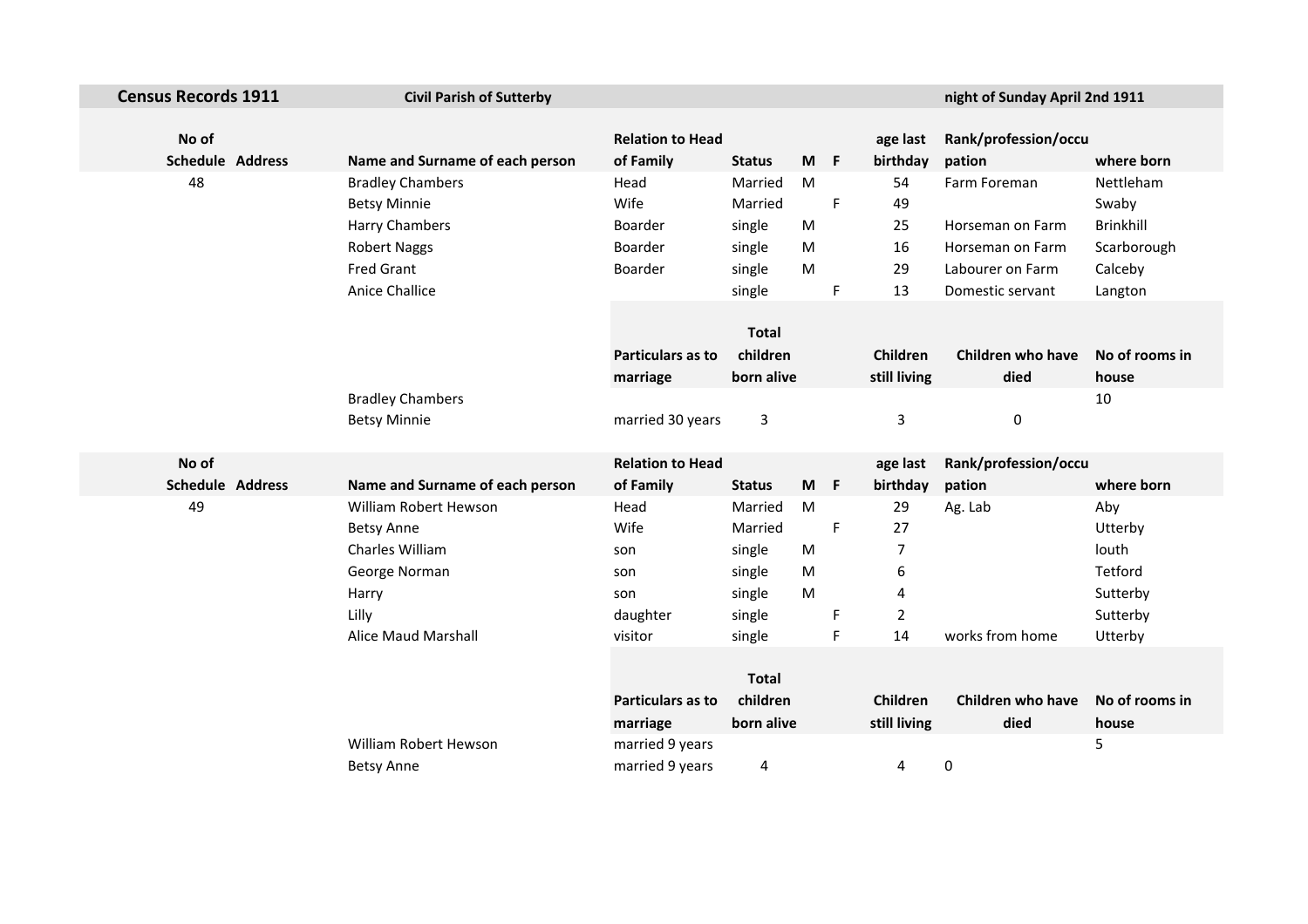| <b>Census Records 1911 Cont'd</b> | <b>Civil Parish of Sutterby</b>  |                                      |                                        |     |    |                                 | night of Sunday April 2nd 1911 Continued |                                |
|-----------------------------------|----------------------------------|--------------------------------------|----------------------------------------|-----|----|---------------------------------|------------------------------------------|--------------------------------|
| No of<br><b>Schedule Address</b>  | Name and Surname of each person  | <b>Relation to Head</b><br>of Family | <b>Status</b>                          | M F |    | age last<br>birthday            | Rank/profession/occu<br>pation           | where born                     |
| 50                                | <b>William Peacock</b><br>Bertha | Head<br>daughter                     | widower<br>single                      | M   | F  | 52<br>17                        | Labourer on Farm                         | Mavis Enderby<br>Candlesby     |
|                                   |                                  | <b>Particulars as to</b><br>marriage | <b>Total</b><br>children<br>born alive |     |    | <b>Children</b><br>still living | Children who have<br>died                | No of rooms in<br>house        |
|                                   | <b>William Peacock</b><br>Bertha |                                      | 5                                      |     |    | 5                               |                                          | 5                              |
| No of                             |                                  | <b>Relation to Head</b>              |                                        |     |    | age last                        | Rank/profession/occu                     |                                |
| <b>Schedule Address</b>           | Name and Surname of each person  | of Family                            | <b>Status</b>                          | M F |    | birthday                        | pation                                   | where born                     |
| 51                                | John Kitchen<br>Olive            | Head<br>Wife                         | married<br>married                     | M   | F. | 58<br>56                        | Farm Labourer                            | Hagnaby Lock<br><b>Bratoft</b> |
|                                   |                                  | <b>Particulars as to</b><br>marriage | <b>Total</b><br>children<br>born alive |     |    | <b>Children</b><br>still living | Children who have<br>died                | No of rooms in<br>house        |
|                                   | John Kitchen                     | married 24 years                     |                                        |     |    |                                 |                                          | 5                              |
|                                   | Olive                            |                                      | 3                                      |     |    | 3                               | 0                                        |                                |